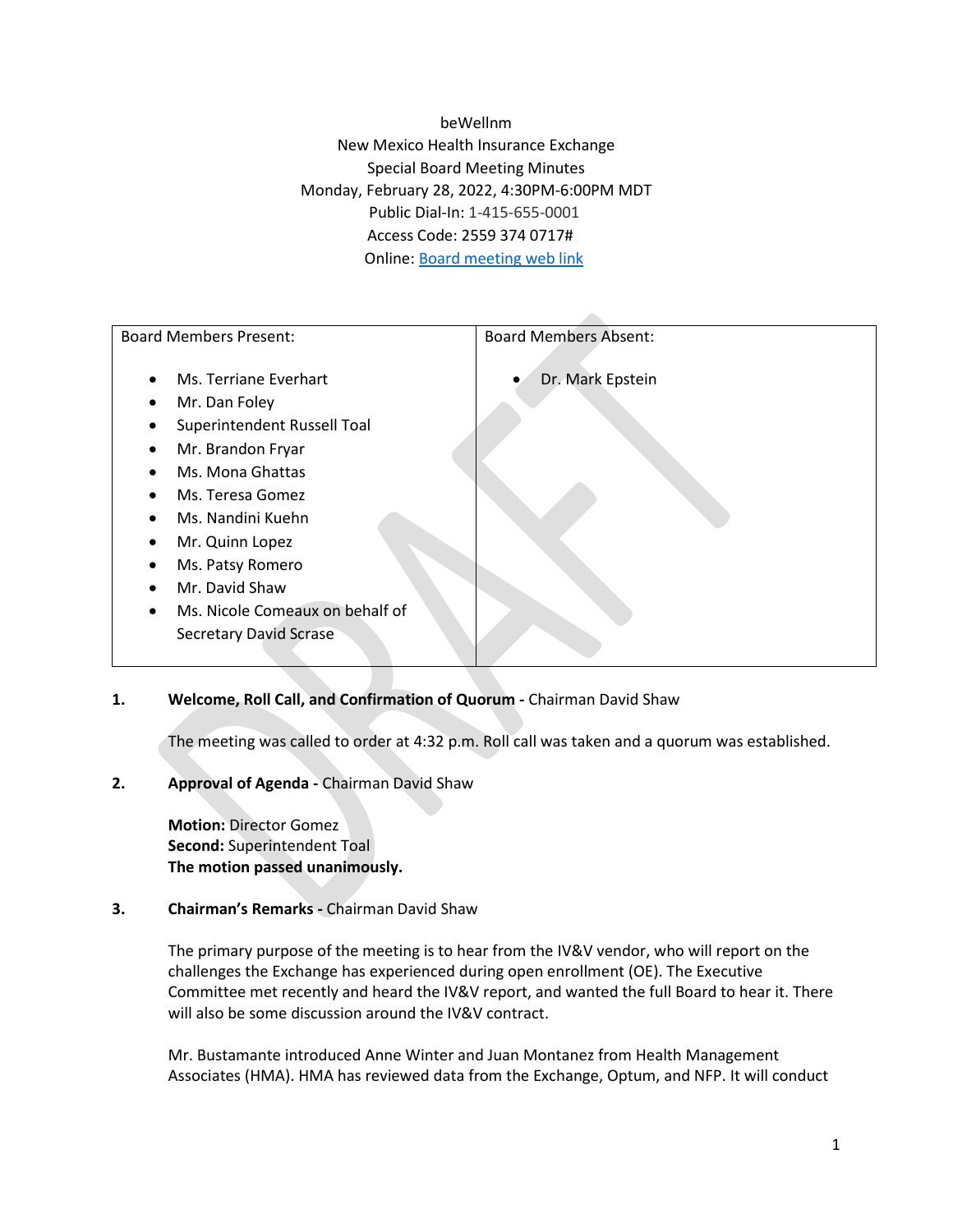interviews with stakeholders, staff, OSI, HSD, brokers, and carriers to understand what worked well and opportunities for improvement.

Mr. Montanez introduced the project close-out and "go- forward plan" which will address six focus areas identified by the Board, including: performance of the HIX key components of the Optum/NFP solution, with a focus on the status of high-priority problems/issues; performance of the FMS component of the Optum/NFP solution, with a focus on the status of high-priority problems/issues; customer service operations and systems including the consumer engagement center (CEC) operated by NFP and the escalation center operated by the Exchange, with a focus on the status of high-priority problems/issues; accumulated consumer issues, with a focus on consumers who do not have fully effectuated coverage or had significant delays in having their coverage effectuated; accumulated external stakeholder issues, with a focus on carriers, brokers and assisters/navigators and any challenges they may be having in meeting the needs of consumers seeking to purchase and access health insurance; and performance management: vendor monitoring and oversight processes, as well as the processes by which various parties are held accountable for performance problems/issues.

Mr. Montanez indicated that HMA's expanded scope of work would involve (1) conducting extensive due diligence, including document review, system reviews, and stakeholder interviews to clearly establish the root causes of problems with individual marketplace operations and systems; and (2) formulating, profiling and evaluating the advantages and drawbacks of various potential actions. The "go forward plan" will include four major components: a plan for addressing critical operations and technology issues; a stakeholder outreach plan; a consumer outreach plan; and an accountability plan laying out specific measures for success. The evaluation will take into account legal, regulatory, funding, logistical and other considerations and constraints that may impact the feasibility of certain actions, as well as how soon and how quickly those actions can be taken. Two major upcoming milestones are July 2022 (end of the PHE) and October 2022 (next open enrollment). The proposed plan will be developed and reviewed with staff and the Board by the end of March, within the budget remaining on the IV&V contract.

Superintendent Toal stated that he expected a clearer statement of the issues, a report about why OE went poorly, and immediate steps to correct the issues identified. Mr. Montanez indicated that interviews will provide information that may confirm assumptions about why OE went poorly.

Mr. Montanez discussed an initial area of concern: the CEC was not adequately staffed and staff were not adequately trained. Ms. Winter provided her understanding that the CEC model involved transferring consumers who needed help to brokers. She stated that this model was not communicated out to the broker community, leading to downstream issues.

Mr. Montanez stated that HMA is still "doing some digging" on the second area of concern: inadequacies of the technology system. Specifically, some individuals were not able to claim their accounts, resulting in duplicate accounts being created and more calls to the CEC than anticipated. He noted that this was likely the result of system design constraints.

A third area of concern is the level of testing and training. Mr. Montanez indicated that testing could have been more robust and comprehensive, with more time to do the testing. This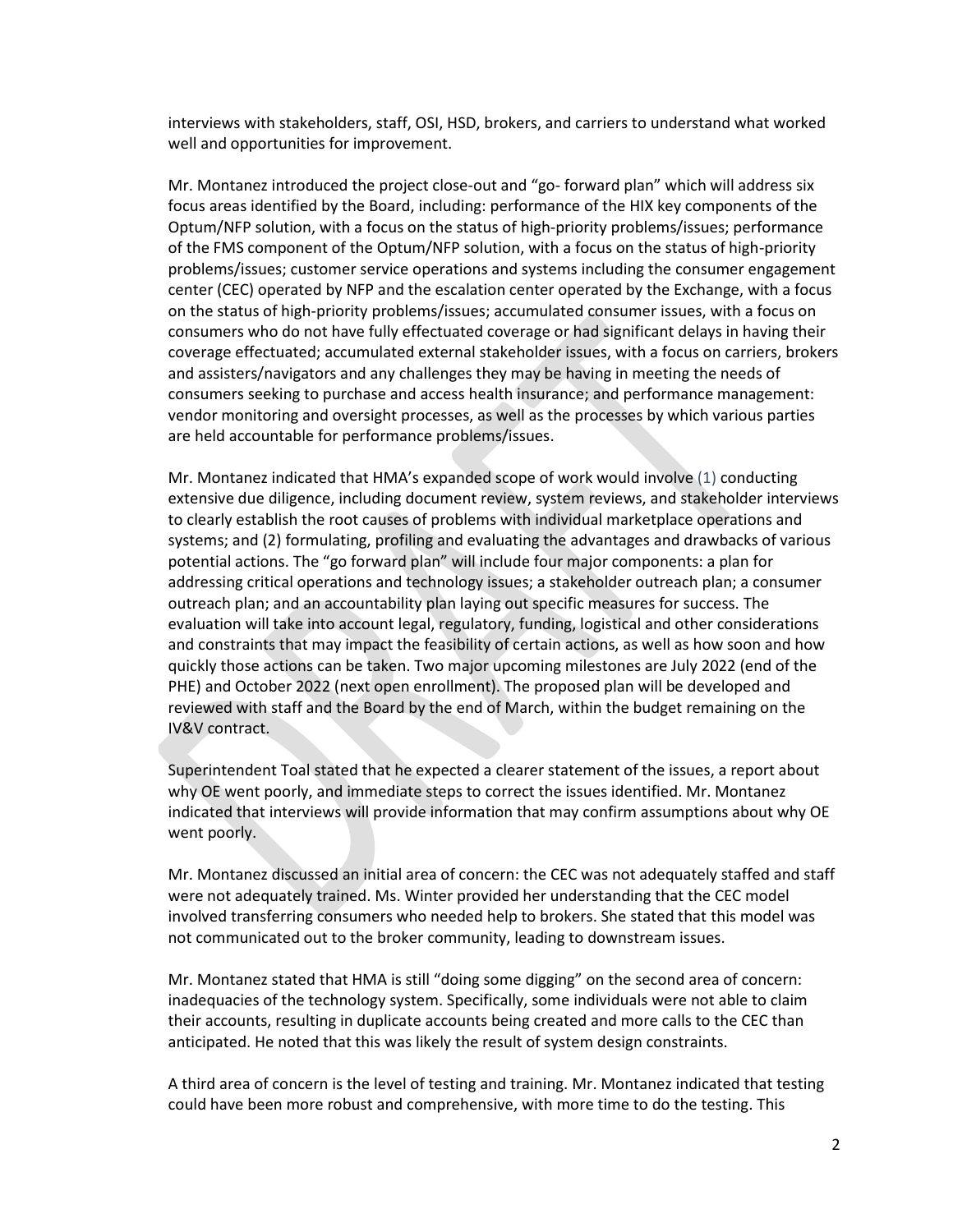includes the level of integration testing between the Exchange and both HSD and the print vendor.

Director Romero confirmed HMA's opinion that the CEC staff were not fully trained and believed it was their job was to link callers to a broker. Ms. Winter stated that HMA learned this information when it did the CEC readiness review. Specifically, CEC staff indicated that if someone needed help setting up an account, they would connect them with a broker. HMA has interviewed one broker thus far, who indicated that this was not communicated to them.

Director Comeaux noted that the short timeline is concerning, and even with an additional extension the Medicaid roll-off will likely start August 1. Adjustments to systems and call centers need to happen quickly.

Director Kuehn noted the difficulty in looking at solutions without having an understanding of the problems and requested that HMA provide a high-level update of issues. Director Everhart concurred. Mr. Montanez noted that HMA's exercise is less about what went wrong and why, and more about how to make sure the upcoming major milestones are properly managed.

Director Foley asked if HMA shared issues as they arose and provided guidance. Ms. Winter indicated HMA completed three gate reviews (project health checks), each of which resulted in a report to executive leadership. HMA scored them as far as severity level and outlined what could be done to prevent downstream problems. She noted that she didn't have full visibility into what recommendations were implemented, but believed that more thorough UAT would have caught a lot of user errors. Mr. Montanez further indicated that HMA provided early warnings related to potential CEC problems that later manifested themselves.

Director Foley asked whether and to what extent brokers received commissions for assistance provided to consumers who were transferred from the CEC. Mr. Bustamante acknowledged the source of these concerns; however, the Exchange has worked to make sure brokers are paid for their full books of business, regardless of what point in the process the broker began working with the consumer.

Superintended Toal noted that the OSI received many broker complaints and expressed his concern about a lack of communication with the broker community. Mr. Bustamante indicated that Exchange staff met weekly with brokers to address their needs and issues they encountered. Ms. Winter stated that during readiness reviews some brokers stated they did not feel that they got get the training they needed. HMA plans to interview some brokers regarding operational issues.

Director Comeaux asked HMA to highlight in its report policy decisions that may have resulted in problems and that could be changed. Ms. Winter indicated that there may not have been enough integration testing between the FMS and the eligibility system. Superintendent Toal reminded the Board that continuing to do what the Exchange has been doing will be a "recipe for failure" with the upcoming end of the PHE, and noted the need for both corrective actions and good project management to implement recommendations. Ms. Winter stated that the level of PMO involvement in the implementation was a finding that HMA early on. Director Romero expressed her disappointment at the project management documents that the Board received stating that everything was going well.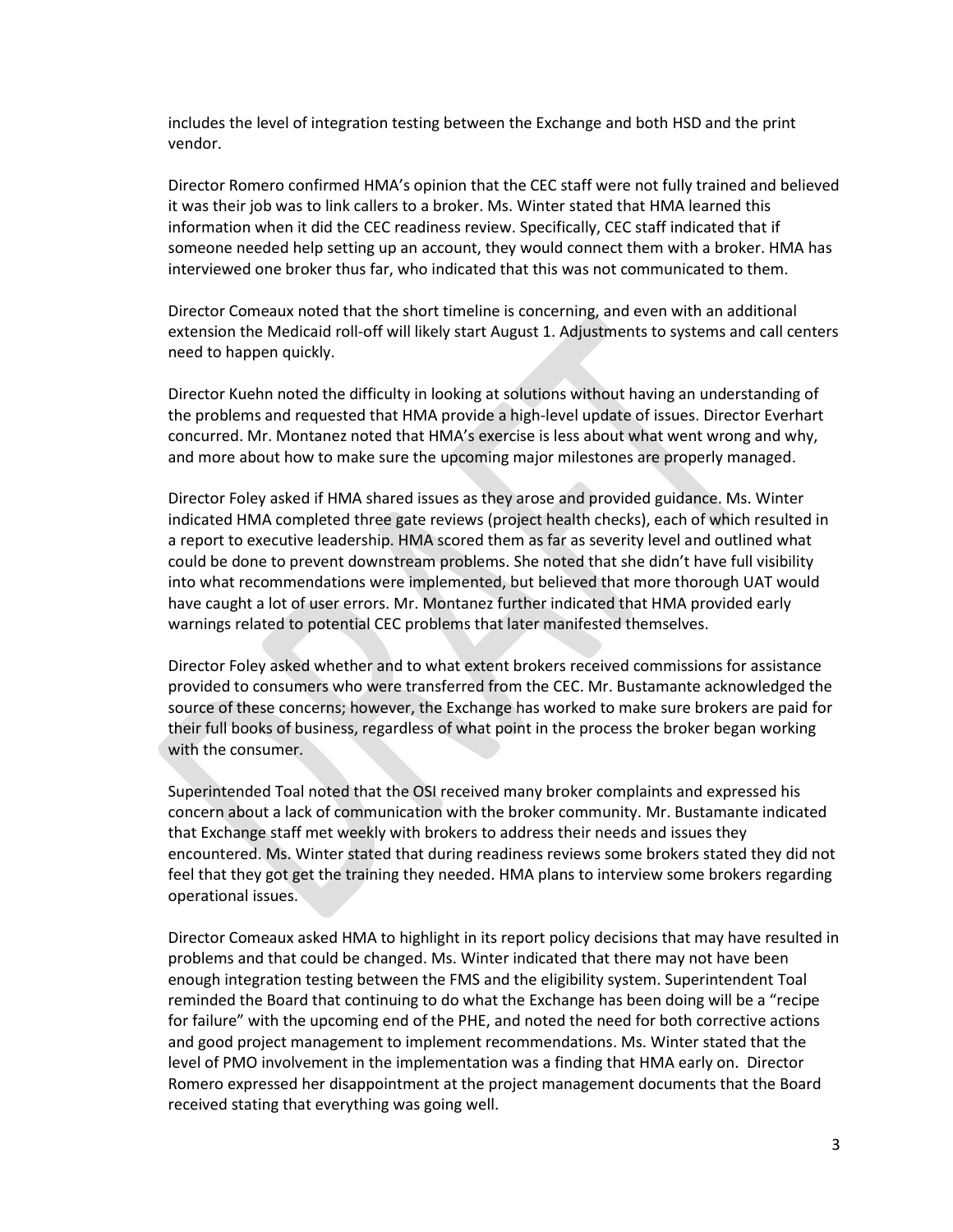Chairman Shaw noted that HMA had not raised some of the issues it raised during the Executive Committee meeting, and asked if HMA is still concerned about the management of the vendors. Mr. Montanez indicated those concerns still remain, including HMA's concern that the technology vendor may not have had a significant onsite presence during OE. Director Foley asked whether and to what extent leadership worked with HMA to address issues early on, and to adopt recommendations. Mr. Bustamante indicated that there was an early presence from NFP and Optum from "go live"; however, there was less presence as OE continued. At leadership's request, and in spite of a spike in COVID cases, additional vendor staff were onsite and at the CEC in December. Mr. Bustamante confirmed that the Exchange analyzed areas of risk, some of which - such as start attrition at the CEC - were obvious.

Director Everhart asked whether there are other concerns that were not addressed during today's board meeting. HMA reiterated its concern that SAT was delayed by vendors and UAT was not adequate. HMA believes that there was a concerning "slow down" in activity by the vendor early on, and then an acceleration of work in 2021, particularly around testing. UAT was shortened and completed in less time than what HMA thought was healthy.

Mr. Jordan Harris indicated that other states – Maine and Pennsylvania - had some of the same problems but not to the same magnitude. He acknowledged the problems are multidimensional.

Director Lopez noted that the Exchange could have done a better job of leveraging the knowledge and experience of carriers, brokers and other stakeholders on customer service and account issues. He noted that consumers are confused about health insurance choices and need to speak to people who are well-trained and knowledgeable. He further noted that there is a difference between finding a long-term solution to root causes related to scope and functionality of the platform and establishing short-term strategies in preparation for August 1. He encouraged the Board to be clear on what is being asked of HMA.

Chairman Shaw confirmed that the scope of the current contract is to close out the project. However, the Board is considering expanding the scope to include solutions to prepare the Exchange for the upcoming Medicaid roll-off.

Director Foley expressed his concern that the Exchange knew of potential pitfalls but didn't act to minimize their impact. He wants to ensure the Exchange implements advice and safeguards from professionals. Director Romero concurred and stated she did not want the Board to adopt a "band-aid approach" to get through August, and wants a clearly defined improvement plan for moving forward.

Director Shaw indicated that there is sufficient budget for HMA to continue work as contracted and to include the "go forward" proposal it has started to outline and will more fully flush out. The Board will look at whether it needs to take necessary action to go beyond the March 31 contract term.

Superintendent Toal requested a report from Exchange leadership with recommendations as to what needs to be done.